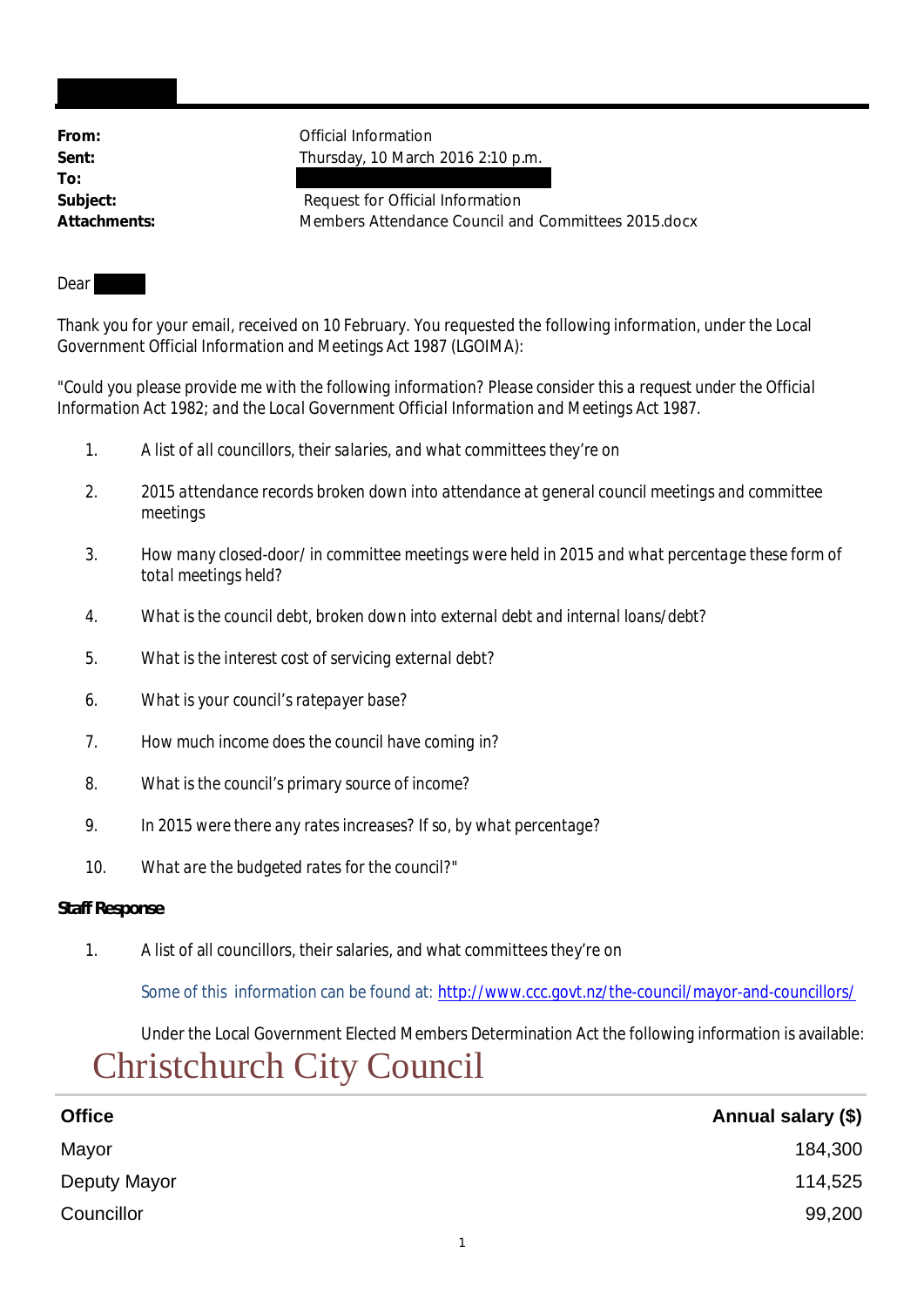# **Mayoral car**

2. 2015 attendance records broken down into attendance at general council meetings and committee meetings

These are attached to the email.

3. How many closed-door/ in committee meetings were held in 2015 and what percentage these form of total meetings held?

This information is not captured actively by the Council. All the information can be found on the public website but it would take a considerable time to compile. What is required is an evaluation of the open agendas and comparing the number of open items with those listed in the resolution to exclude the public. However, some of the PX items may only be receiving the PX minutes from the previous meeting so this will impact the figures. In this instance the Council has decided to refuse your request, under the following sections of the LGOIMA: 17(d) – the information requested is or will soon be publicly available.

4. What is the council debt, broken down into external debt and internal loans/debt?

Council debt at 30 June 2015 was \$1247.6m external debt and \$54m of internal borrowing.

5. What is the interest cost of servicing external debt?

External interest budget for 2015/16 is \$76.3m - this includes pro rata interest on new borrowings during 2015/16.

6. What is your council's ratepayer base?

166,693 rating units as at 30 June 2015.

7. How much income does the council have coming in?

2015/16 budget is \$976.2m, this is higher than normal due to continuing earthquake recoveries.

8. What is the council's primary source of income?

Rates.

9. In 2015 were there any rates increases? If so, by what percentage?

Technical year on year increase is 9.25% - this equated to 7.98% increase to existing ratepayers due to growth in the ratepayer base.

10. What are the budgeted rates for the council?

2015/16 budget is \$392.8m including penalties.

You have the right to request the Ombudsman to review this decision. Complaints can be sent by email to info@ombudsman.parliament.nz, by fax to (04) 471 2254, or by post to The Ombudsman, PO Box 10152, Wellington 6143.

I trust this assists,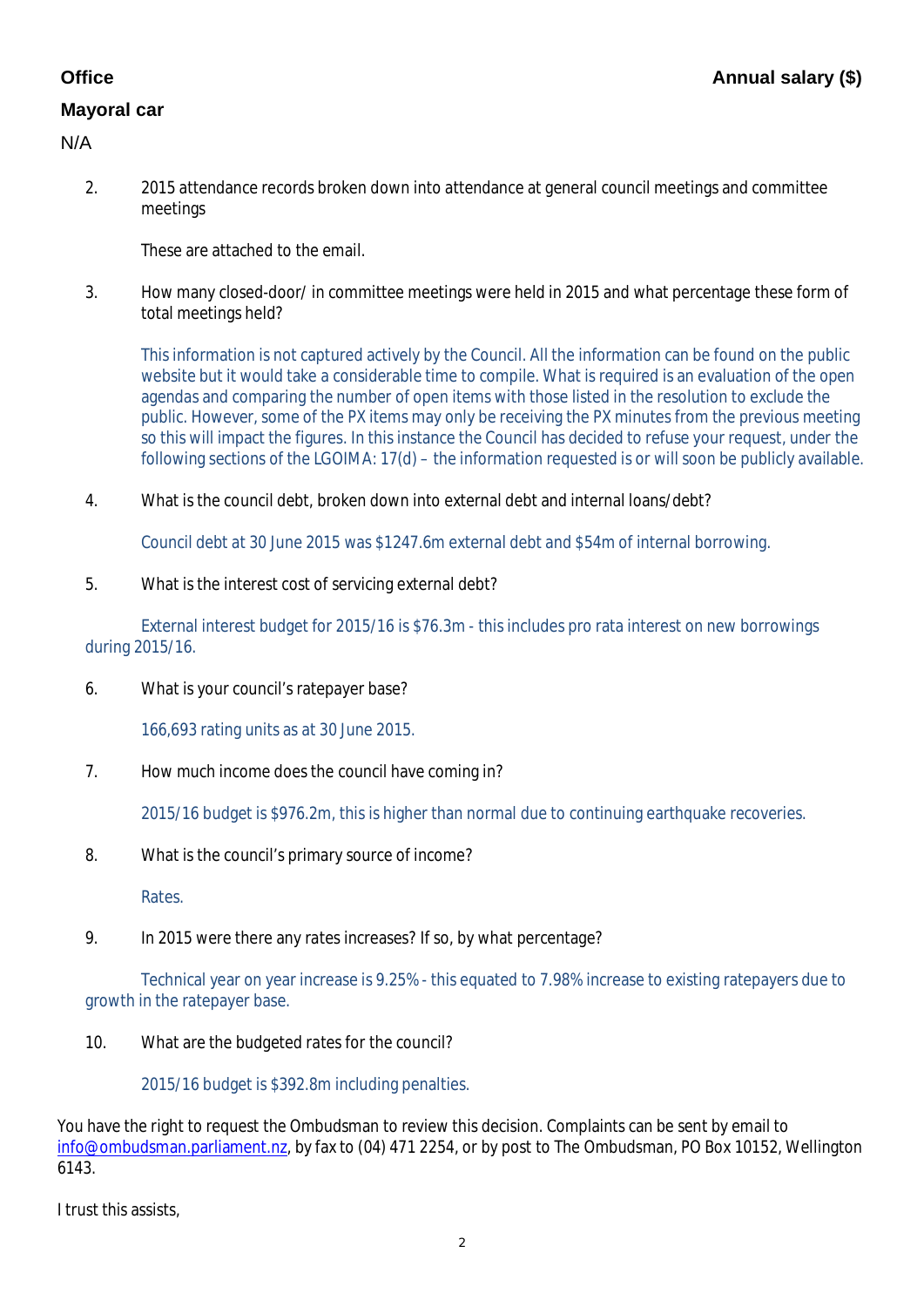**Sean Rainey Senior Information Adviser and Privacy Officer Office of the Chief Executive**

**Christchurch City Council 53 Hereford Street, Christchurch 8011 PO Box 73016, Christchurch 8154**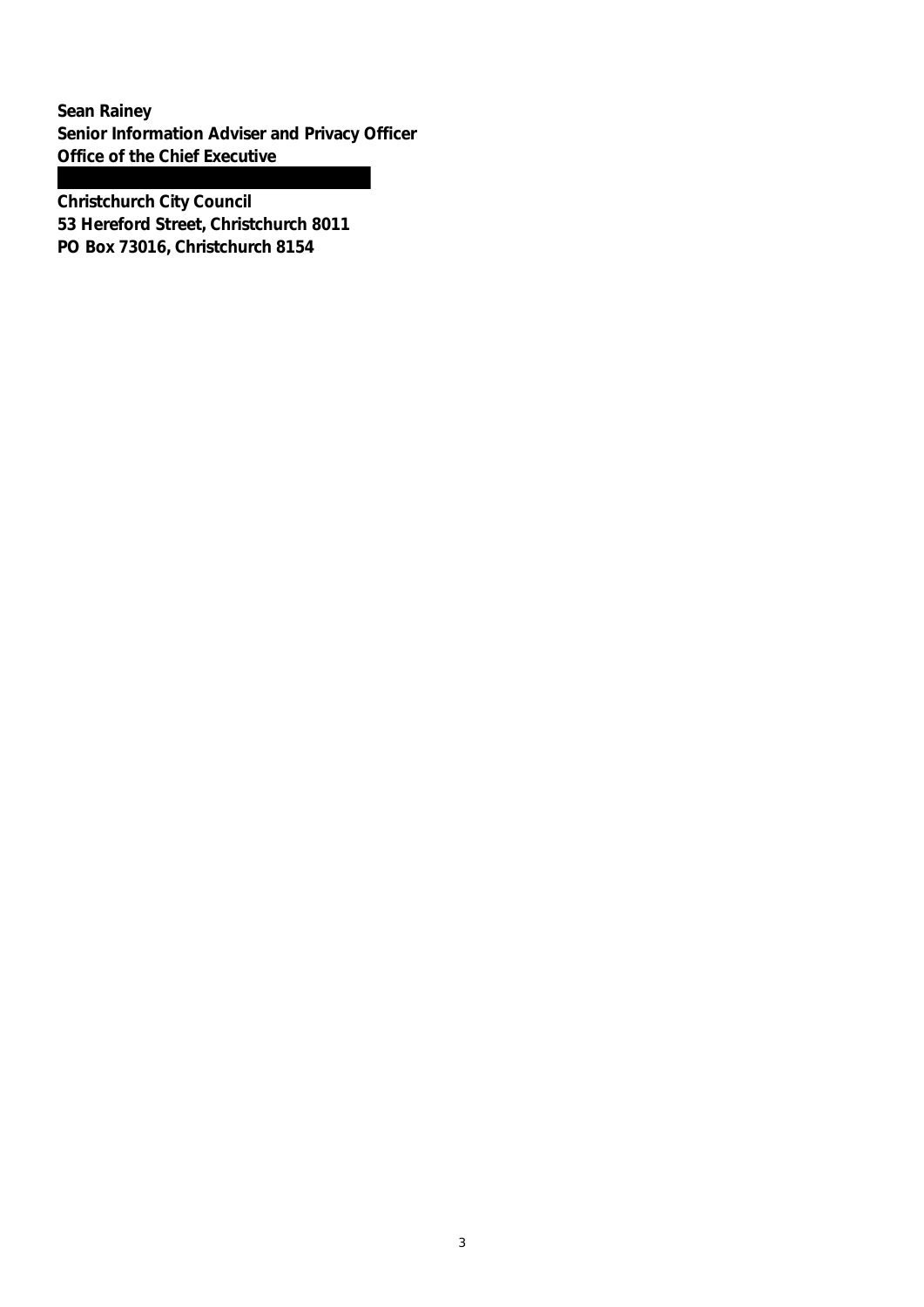## **Members Attendance - Council**

|                     |                                    | Members' Attendance: Present (1) Absent (0) Absent with Apology (01) |                |                   |                   |                   |                |                      |                |                |                   |                |                      |                 |                      |
|---------------------|------------------------------------|----------------------------------------------------------------------|----------------|-------------------|-------------------|-------------------|----------------|----------------------|----------------|----------------|-------------------|----------------|----------------------|-----------------|----------------------|
| <b>Meeting Date</b> | <b>Meeting</b><br><b>Type</b>      | (Lianne Dalziel)<br>The Mayor                                        | Paul Lonsdale  | <b>David East</b> | <b>Vicki Buck</b> | <b>Jimmy Chen</b> | Raf Manji      | <b>Andrew Turner</b> | Ali Jones      | Jamie Gough    | Cotter<br>Pauline | Yani Johanson  | Livingstone<br>Glenn | Phil Clearwater | <b>Tim Scandrett</b> |
| 29/01/2015          | Council                            | $\mathbf{1}$                                                         | 1              | 1                 | 1                 | 1                 | 1              | $\overline{1}$       | 1              | 1              | 1                 | 1              | $\mathbf{1}$         | 1               | 1                    |
| 12/02/2015          | Council                            | $\overline{1}$                                                       | $\overline{1}$ | $\overline{1}$    | 1                 | $\overline{1}$    | $\overline{1}$ | $\overline{1}$       | $\mathbf{1}$   | $\mathbf{1}$   | $\overline{1}$    | 1              | $\mathbf{1}$         | 1               | $\overline{1}$       |
| 26/02/2015          | Council                            | $\overline{1}$                                                       |                | 1                 |                   | 1                 | 1              | 1                    | $\overline{1}$ | 1              | $\overline{1}$    | 1              | 1                    | 1               | $\mathbf{1}$         |
| 10/03/2015          | Council                            | $\overline{1}$                                                       |                | 0.1               |                   | 1                 | $\overline{1}$ | $\overline{1}$       | $\overline{1}$ | $\overline{1}$ | $\overline{1}$    | 1              | $\overline{1}$       |                 | $\overline{1}$       |
| 26/03/2015          | Council                            | 0.1                                                                  |                | 1                 | 1                 | 0.1               | $\mathbf{1}$   | $\overline{1}$       | 0.1            | 0.1            | $\overline{1}$    | 1              | $\overline{1}$       | 1               | $\overline{1}$       |
| 1/04/2015           | Extraordinary<br>Council           | 0.1                                                                  | $\mathbf{1}$   | 1                 | $\mathbf{1}$      | 1                 | $\mathbf{1}$   | $\overline{1}$       | 1              | 0.1            | $\mathbf{1}$      | 1              | $\mathbf{1}$         | 1               | 1                    |
| 16/04/2015          | Council                            | $\mathbf{1}$                                                         |                | $\overline{1}$    |                   | $\overline{1}$    | $\mathbf{1}$   | 1                    | 1              | 1              | $\overline{1}$    | 1              | $\mathbf{1}$         |                 | 0.1                  |
| 30/04/2015          | Council                            | $\overline{1}$                                                       |                | $\overline{1}$    | 1                 | $\overline{1}$    | 1              | $\overline{1}$       | $\overline{1}$ | 1              | $\overline{1}$    | 1              | $\overline{1}$       |                 | $\mathbf{1}$         |
| 15/05/2015          | Council                            | $\overline{1}$                                                       | 1              | 1                 |                   | 1                 | 1              | $\overline{1}$       | $\mathbf{1}$   | $\overline{1}$ | $\overline{1}$    | $\overline{1}$ | $\overline{1}$       | 1               | $\overline{1}$       |
| 28/05/2015          | Council                            | $\overline{1}$                                                       | $\mathbf{1}$   | $\overline{1}$    | $\overline{1}$    | $\overline{1}$    | $\overline{1}$ | $\overline{1}$       | $\overline{1}$ | $\overline{1}$ | $\overline{1}$    | $\overline{1}$ | $\mathbf{1}$         | 1               | $\overline{1}$       |
| 10/06/2015          | Council                            | $\overline{1}$                                                       | 0.1            | 0.1               |                   | $\overline{1}$    | $\mathbf{1}$   | $\overline{1}$       | $\overline{1}$ | $\mathbf{1}$   | $\overline{1}$    | 1              | $\mathbf{1}$         | 1               | $\mathbf{1}$         |
| 11/06/2015          | Council                            | $\mathbf{1}$                                                         | 0.1            | 1                 | $\mathbf{1}$      | $\overline{1}$    | 1              | $\overline{1}$       | 1              | $\mathbf{1}$   | $\mathbf{1}$      | 1              | $\mathbf{1}$         | 1               | $\overline{1}$       |
| 23/06/2015          | Council - Long<br><b>Term Plan</b> | $\overline{1}$                                                       | $\mathbf{1}$   | $\overline{1}$    | 1                 | 1                 | $\overline{1}$ | $\overline{1}$       | 1              | $\mathbf{1}$   | $\mathbf{1}$      | 1              | $\overline{1}$       | $\overline{1}$  | $\mathbf{1}$         |
| 24/06/2015          | Council - Long<br><b>Term Plan</b> | $\overline{1}$                                                       | $\overline{1}$ | $\overline{1}$    | $\mathbf{1}$      | $\overline{1}$    | $\overline{1}$ | $\overline{1}$       | $\mathbf{1}$   | $\overline{1}$ | $\overline{1}$    | 1              | $\overline{1}$       | $\overline{1}$  | 1                    |
| 25/06/2015          | Council                            | 0.1                                                                  | 1              | $\overline{1}$    | $\overline{1}$    | $\overline{1}$    | $\mathbf{1}$   | 1                    | $\overline{1}$ | $\overline{1}$ | $\overline{1}$    | 1              | $\overline{1}$       |                 | $\overline{1}$       |
| 26/06/2015          | Council - Long<br><b>Term Plan</b> | $\mathbf{1}$                                                         | 1              | 1                 | 1                 | 1                 | 1              | $\overline{1}$       | $\mathbf{1}$   | $\mathbf{1}$   | $\mathbf{1}$      | 1              | $\mathbf{1}$         | 1               | 1                    |
| 9/07/2015           | Council                            | $\overline{1}$                                                       | $\overline{0}$ | $\overline{1}$    |                   | 1                 | 0.1            | $\overline{1}$       | 1              | 1              | $\overline{1}$    | 1              | 1                    | 0.1             | $\mathbf{1}$         |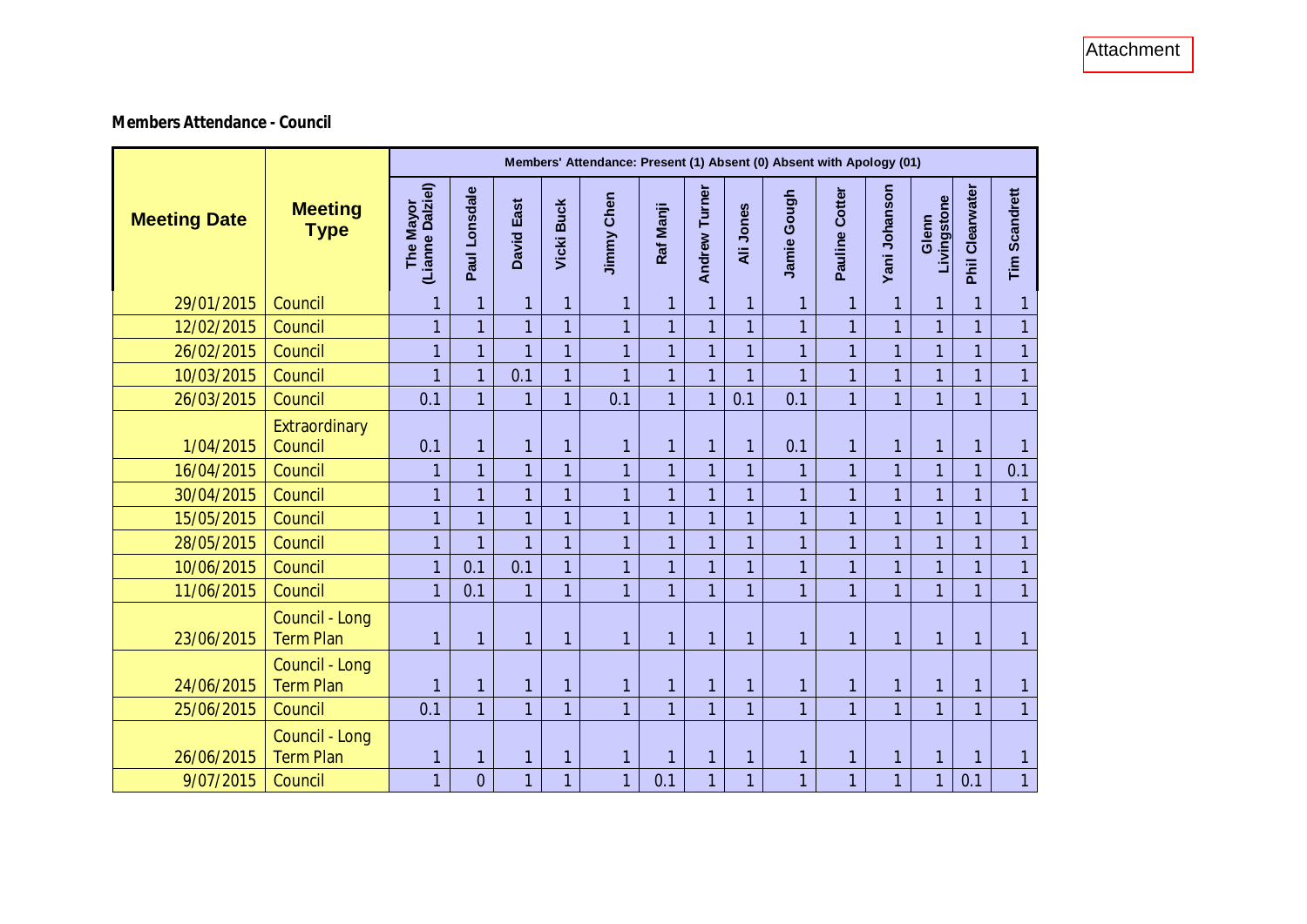| <b>Meeting Date</b> | <b>Meeting</b><br><b>Type</b>     | The Mayor (Lianne<br>Dalziel) | Lonsdale<br>Paul | <b>David East</b> | <b>Vicki Buck</b> | <b>Jimmy Chen</b> | Raf Manji      | <b>Andrew Turner</b> | Ali Jones      | Jamie Gough    | Cotter<br>Pauline | Yani Johanson  | Glenn Livingstone | Phil Clearwater | <b>Tim Scandrett</b> |
|---------------------|-----------------------------------|-------------------------------|------------------|-------------------|-------------------|-------------------|----------------|----------------------|----------------|----------------|-------------------|----------------|-------------------|-----------------|----------------------|
| 23/07/2015          | Council                           | $\overline{1}$                | $\mathbf{1}$     | $\overline{1}$    | $\mathbf{1}$      | $\overline{1}$    | $\mathbf{1}$   | $\overline{1}$       | $\overline{1}$ | $\mathbf{1}$   | 1                 | $\overline{1}$ | $\overline{1}$    | 1               | $\overline{1}$       |
| 3/08/2015           | Extraordinary<br>Council          | $\mathbf{1}$                  | $\overline{0}$   | 1                 | $\overline{1}$    | 0.1               | $\mathbf{1}$   | $\mathbf{1}$         | 1              | $\mathbf{1}$   | $\mathbf{1}$      | $\mathbf{1}$   | $\mathbf{1}$      | $\overline{1}$  | 1                    |
| 13/08/2015          | Council                           | $\overline{1}$                | $\overline{1}$   | $\overline{1}$    |                   | 1                 | $\mathbf{1}$   | $\overline{1}$       | $\mathbf{1}$   | $\overline{1}$ | $\overline{1}$    | $\overline{1}$ | $\overline{1}$    | 1               | $\overline{1}$       |
| 26/08/2015          | Council -<br><b>Metro Funding</b> | 0.1                           | $\overline{0}$   | 1                 | 1                 | $\overline{1}$    | 0.1            | $\overline{1}$       | $\mathbf{1}$   | $\overline{1}$ | 1                 | $\overline{1}$ | $\overline{1}$    | $\overline{0}$  | 1                    |
| 27/08/2015          | Council                           | $\overline{1}$                | 1                | $\overline{1}$    |                   | $\overline{1}$    | 1              | $\overline{1}$       | $\mathbf{1}$   | $\overline{1}$ | $\overline{1}$    | $\overline{1}$ | $\mathbf{1}$      | 1               | $\overline{1}$       |
| 10/09/2015          | Council                           | 0.1                           | 1                | 1                 |                   | 1                 | 1              | 1                    | 1              | $\mathbf{1}$   | $\mathbf{1}$      | 1              | $\overline{1}$    | 1               | $\mathbf{1}$         |
| 17/09/2015          | Extraordinary<br>Council          | $\mathbf{1}$                  | 0.1              | $\overline{1}$    | $\overline{1}$    | 1                 | $\mathbf{1}$   | $\mathbf{1}$         | 1              | $\mathbf{1}$   | 0.1               | $\overline{1}$ | 0.1               | 1               | 1                    |
| 24/09/2015          | Council                           | $\overline{1}$                |                  | $\overline{1}$    |                   | $\overline{1}$    | 1              | 1                    | $\overline{1}$ | $\mathbf{1}$   | 1                 | 1              | $\mathbf{1}$      | 1               | $\overline{1}$       |
| 15/10/2015          | Council                           | 0.1                           |                  | $\overline{1}$    |                   | $\overline{1}$    | $\mathbf{1}$   | $\overline{1}$       | $\overline{1}$ | $\overline{1}$ | $\overline{1}$    | $\overline{1}$ | $\mathbf{1}$      | 1               | $\overline{1}$       |
| 29/10/2015          | Council                           | $\mathbf{1}$                  |                  | 1                 |                   | 1                 | $\mathbf{1}$   | $\overline{1}$       | 1              | $\overline{1}$ | 1                 | 1              | $\mathbf{1}$      | 1               | 1                    |
| 12/11/2015          | Council                           | $\overline{1}$                |                  | $\overline{1}$    |                   | $\overline{1}$    | $\mathbf{1}$   | $\overline{1}$       | $\overline{1}$ | $\overline{1}$ | $\overline{1}$    | 1              | $\mathbf{1}$      | 1               | $\mathbf{1}$         |
| 17/11/2015          | Council                           | $\overline{1}$                |                  | 1                 |                   | $\overline{1}$    | 1              | $\overline{1}$       | 1              | 1              | $\overline{1}$    | 1              | $\mathbf{1}$      | 1               | $\overline{1}$       |
| 26/11/2015          | Council                           | $\mathbf{1}$                  | 1                | 1                 |                   | 1                 | $\mathbf{1}$   | $\overline{1}$       | $\mathbf{1}$   | $\mathbf{1}$   | $\mathbf{1}$      | 1              | $\mathbf{1}$      | 1               | $\mathbf{1}$         |
| 2/12/2015           | Council                           | $\overline{1}$                | $\overline{1}$   | 1                 | 0.1               | $\overline{1}$    | $\overline{1}$ | $\overline{1}$       | $\mathbf{1}$   | $\overline{1}$ | $\overline{1}$    | $\overline{1}$ | $\overline{1}$    | 1               | $\overline{1}$       |
| 10/12/2015          | Council                           | $\mathbf{1}$                  |                  | 1                 | 0.1               | 1                 | 1              | 1                    | 1              | $\mathbf{1}$   | $\mathbf{1}$      | 1              | 1                 | 1               | $\overline{1}$       |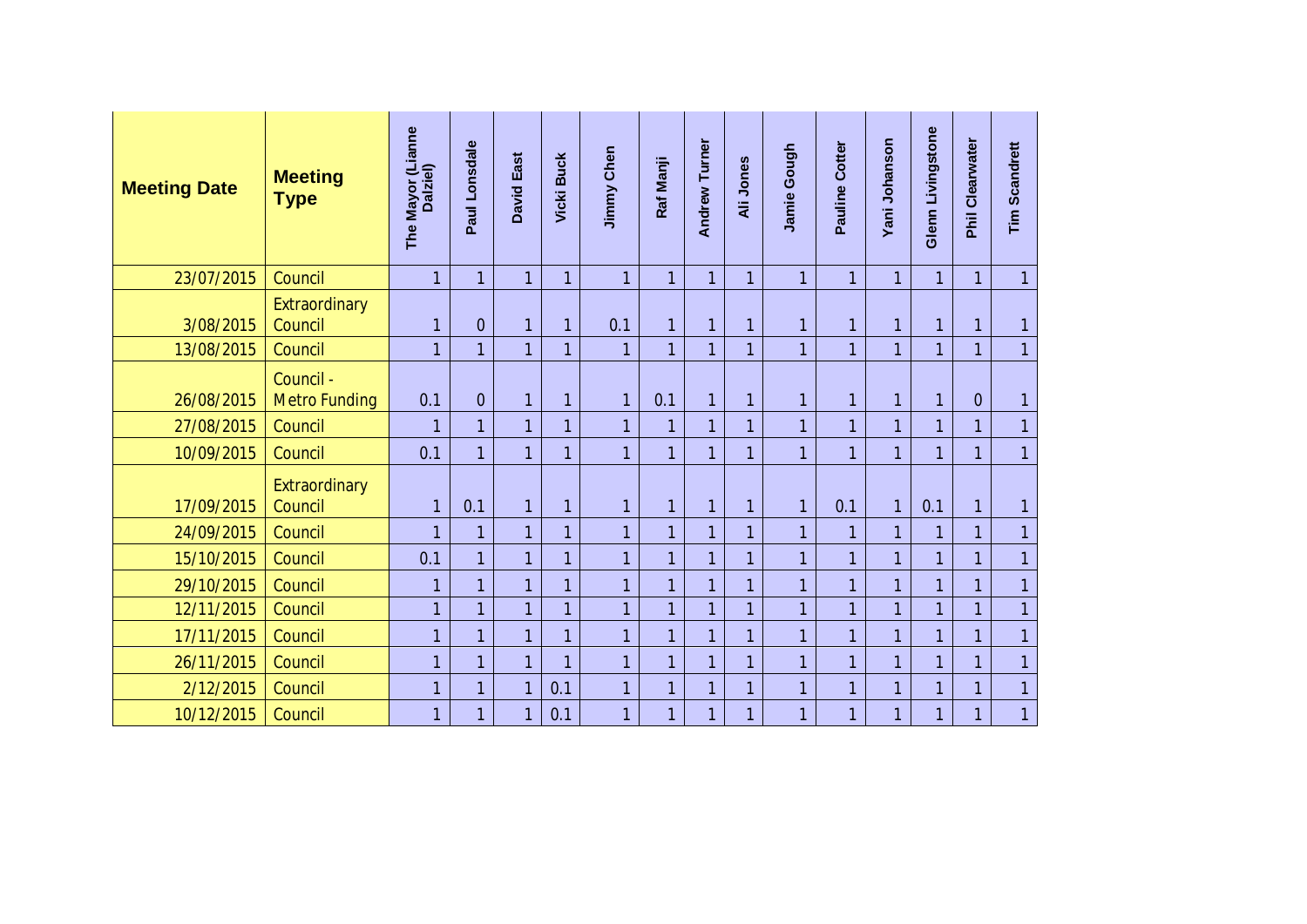**Meeting Attendance - Strategy and Finance Committee**

|                     | Members' Attendance: Present (1) Absent (0) Absent with Apology (01) |                             |               |                   |            |              |               |                 |  |  |  |  |
|---------------------|----------------------------------------------------------------------|-----------------------------|---------------|-------------------|------------|--------------|---------------|-----------------|--|--|--|--|
| <b>Meeting Date</b> | The Mayor<br>(Chair)                                                 | Raf Manji<br>(Deputy Chair) | Andrew Turner | <b>Vicki Buck</b> | Jimmy Chen | Jamie Gough  | Yani Johanson | Phil Clearwater |  |  |  |  |
| 19-Feb-15           | 1                                                                    | 1                           | 1             | 1                 | 1          |              | 1             |                 |  |  |  |  |
| 19-Mar-15           | 01                                                                   | 1                           | 1             | 1                 | 1          | 1            | 1             |                 |  |  |  |  |
| 23-Apr-15           | 1                                                                    | 1                           | 1             | 1                 | 1          | 1            | 1             | 1               |  |  |  |  |
| 18-Jun-15           | 1                                                                    | 1                           | 1             | 1                 | 1          | 1            | 1             | 1               |  |  |  |  |
| 23-Jul-15           | 1                                                                    | 01                          | 1             | 1                 | 1          | 1            | 1             | 01              |  |  |  |  |
| 20-Aug-15           | 01                                                                   | 01                          | 1             | 1                 | 1          | 1            | 1             |                 |  |  |  |  |
| <b>Sep-15</b>       |                                                                      |                             |               |                   |            |              |               |                 |  |  |  |  |
| 22-Oct-15           | 01                                                                   | 1                           | 1             | 1                 | 1          | 1            | 1             |                 |  |  |  |  |
| 19-Nov-15           | 1                                                                    | 1                           | 1             | 1                 | 1          | $\mathbf{1}$ | 1             |                 |  |  |  |  |
| 17-Dec-15           | 1                                                                    | 1                           | 1             | 1                 | 1          | 1            | 1             |                 |  |  |  |  |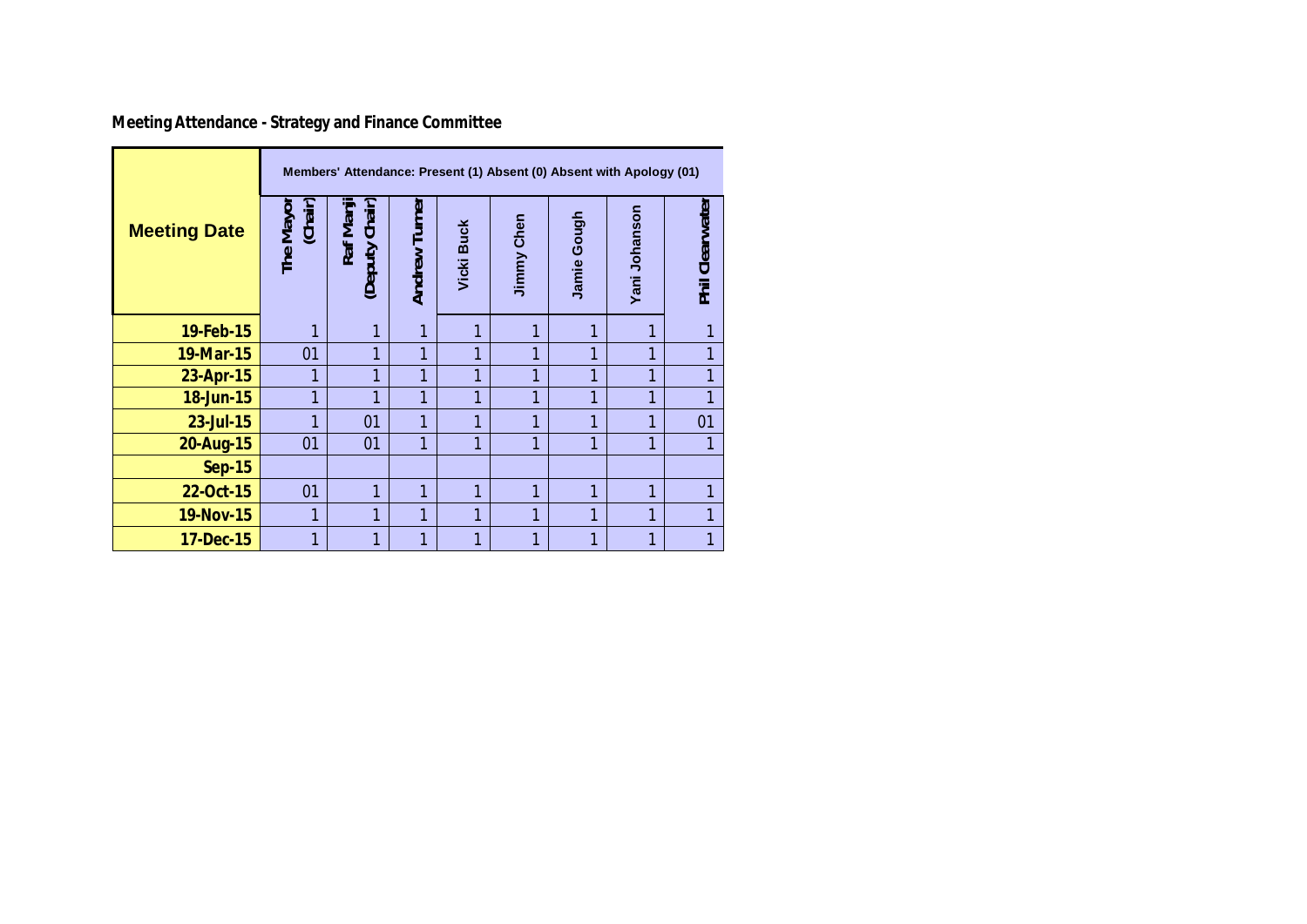|                               | Members' Attendance: Present (1) Absent (0) Absent with Apology (01) |                          |                   |                |                |                   |                |                                |                |                      |  |  |  |
|-------------------------------|----------------------------------------------------------------------|--------------------------|-------------------|----------------|----------------|-------------------|----------------|--------------------------------|----------------|----------------------|--|--|--|
| <b>Meeting</b><br><b>Date</b> | Turner (Chair)<br>Andrew                                             | <b>Glenn Livingstone</b> | <b>Jimmy Chen</b> | Gough<br>Jamie | Yani Johanson  | <b>Vicki Buck</b> | Ali Jones      | <b>Dalziel</b><br><b>Mayor</b> | Paul Lonsdale  | <b>Tim Scandrett</b> |  |  |  |
| 10/02/2015                    | $\mathbf{1}$                                                         | $\mathbf{1}$             | 1                 | $\mathbf{1}$   | $\mathbf{1}$   | 1                 | $\mathbf{1}$   | ٠                              | 1              |                      |  |  |  |
| 5/03/2015                     | $\mathbf{1}$                                                         | $\mathbf{1}$             | 1                 | $\mathbf{1}$   | $\overline{1}$ | 1                 | $\mathbf{1}$   |                                | 1              |                      |  |  |  |
| 31/03/2015                    | $\mathbf{1}$                                                         | $\mathbf{1}$             | $\overline{1}$    | $\mathbf{1}$   | $\mathbf{1}$   | 1                 | $\overline{1}$ |                                | $\overline{1}$ |                      |  |  |  |
| 7/05/2015                     | $\mathbf{1}$                                                         | $\mathbf{1}$             | $\mathbf{1}$      | $\mathbf{1}$   | $\mathbf{1}$   | $\mathbf{1}$      | $\overline{1}$ |                                | $\mathbf{1}$   | $\mathbf{1}$         |  |  |  |
| 26/5/2015<br>Extraordinary    | $\overline{1}$                                                       | $\overline{1}$           |                   | $\mathbf{1}$   | 01             | 01                | 1              | $\blacksquare$                 | 1              |                      |  |  |  |
| 4/06/2015                     | $\mathbf{1}$                                                         | $\mathbf{1}$             | $\overline{1}$    | $\mathbf{1}$   | $\mathbf{1}$   | $\mathbf{1}$      | $\mathbf{1}$   | $\overline{\phantom{0}}$       | 01             | $\mathbf{1}$         |  |  |  |
| 2/07/2015                     | $\mathbf{1}$                                                         | $\mathbf{1}$             | 1                 | $\mathbf{1}$   | 01             | $\overline{0}$    | $\overline{0}$ | $\overline{\phantom{a}}$       | $\overline{1}$ | $\mathbf{1}$         |  |  |  |
| 6/08/2015                     | $\mathbf{1}$                                                         | $\mathbf{1}$             | 1                 | $\mathbf{1}$   | $\overline{1}$ | 1                 | $\mathbf{1}$   | $\overline{\phantom{a}}$       | $\mathbf{1}$   | $\mathbf{1}$         |  |  |  |
| 3/09/2015                     | $\mathbf{1}$                                                         | $\mathbf{1}$             | $\mathbf{1}$      | $\mathbf{1}$   | $\mathbf{1}$   | 1                 | $\mathbf{1}$   | $\overline{\phantom{a}}$       | 1              | $\mathbf{1}$         |  |  |  |
| 22/09/2015<br>Extraordinary   | 1                                                                    | 1                        |                   | 1              | 1              | 1                 | 1              | $\blacksquare$                 |                |                      |  |  |  |
| 8/10/2015                     | $\mathbf{1}$                                                         | $\mathbf{1}$             | 1                 | $\mathbf{1}$   | $\mathbf{1}$   | $\mathbf{1}$      | 01             | $\overline{\phantom{0}}$       | $\overline{1}$ | $\mathbf{1}$         |  |  |  |
| 5/11/2015                     | 1                                                                    | $\mathbf{1}$             | $\overline{1}$    | $\mathbf{1}$   | $\mathbf{1}$   | 0 <sub>1</sub>    | $\mathbf{1}$   | $\overline{\phantom{a}}$       | $\overline{1}$ | $\mathbf{1}$         |  |  |  |
| 3/12/2015                     |                                                                      | 1                        | 1                 | $\mathbf{1}$   | $\mathbf{1}$   | 1                 | $\overline{1}$ |                                | 1              | $\mathbf{1}$         |  |  |  |

**Meeting Attendance - Communities, Housing and Economic Development Committee**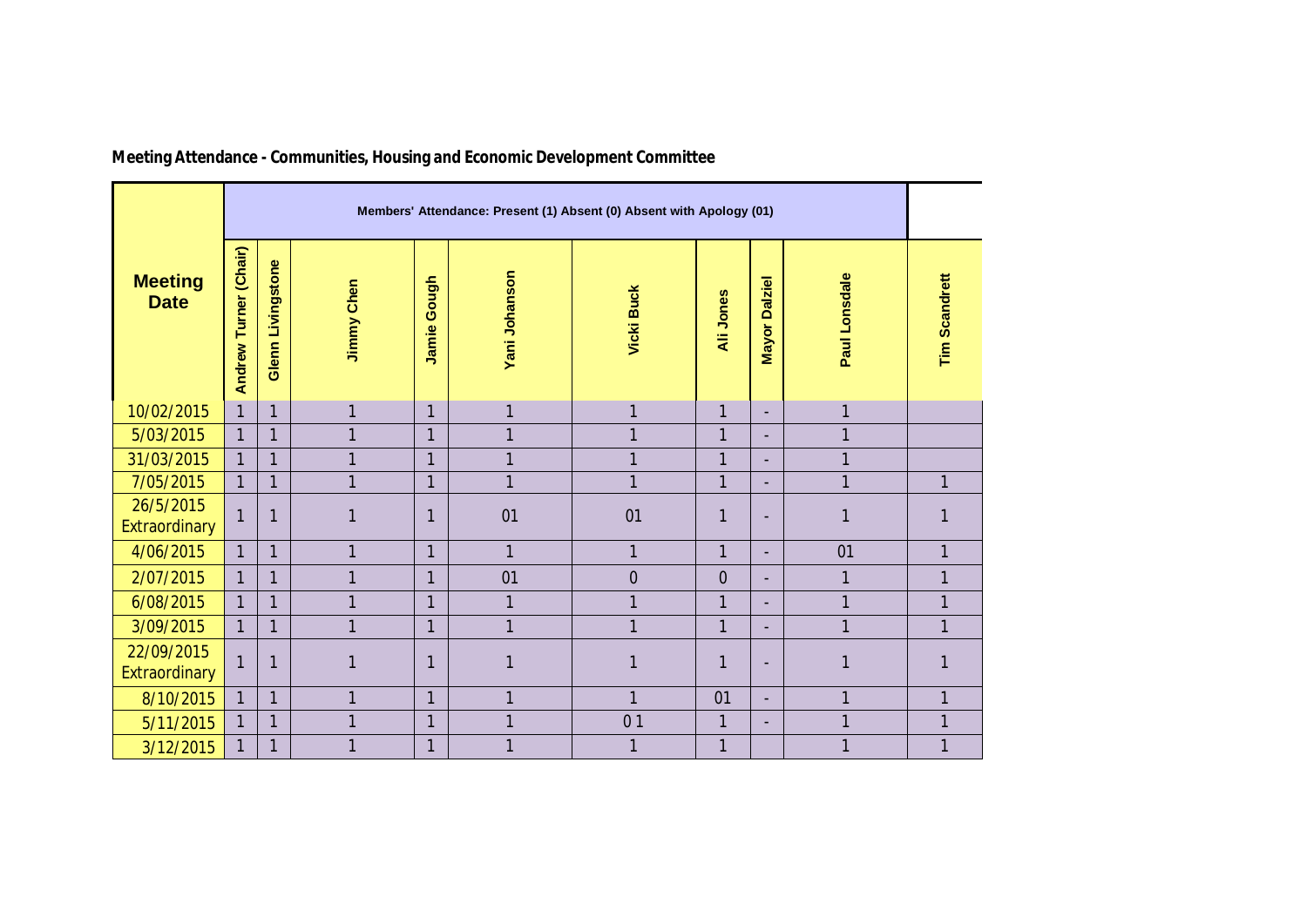|                     | Members' Attendance: Present (1) Absent<br>(0) Absent with Apology (0.1) |                |                   |                   |                      |  |  |  |  |  |
|---------------------|--------------------------------------------------------------------------|----------------|-------------------|-------------------|----------------------|--|--|--|--|--|
| <b>Meeting Date</b> | <b>Phil Clearwater</b>                                                   | Pauline Cotter | <b>David East</b> | <b>Vicki Buck</b> | <b>Tim Scandrett</b> |  |  |  |  |  |
| 5-Feb-2015          | 1                                                                        | 1              | 1                 | 1                 | 1                    |  |  |  |  |  |
| 5-Mar-2015          | 1                                                                        | 1              | 1                 | 1                 | 1                    |  |  |  |  |  |
| 2-Apr-2015          | 1                                                                        | 1              | 1                 | 1                 | 0.1                  |  |  |  |  |  |
| 7-May-2015          | 1                                                                        | 1              | 1                 | 1                 | 1                    |  |  |  |  |  |
| 4-Jun-2015          | 1                                                                        | 1              | 1                 | 1                 | 1                    |  |  |  |  |  |
| 2-Jul-2015          | 1                                                                        | 1              | 1                 | 1                 | 1                    |  |  |  |  |  |
| 6-Aug-2015          | 1                                                                        | 1              | 1                 | 1                 | 1                    |  |  |  |  |  |
| 3-Sep-2015          | 1                                                                        | 1              | 1                 | 1                 | 1                    |  |  |  |  |  |
| 8-Oct-2015          | 1                                                                        | 1              | 1                 | 1                 | 1                    |  |  |  |  |  |
| 5-Nov-2015          | 1                                                                        | 1              | 1                 | 0.1               | 1                    |  |  |  |  |  |
| 3-Dec-2015          | 1                                                                        | 1              | 1                 | 1                 | 1                    |  |  |  |  |  |

**Meeting Attendance - Infrastructure, Transport and Environment Committee**